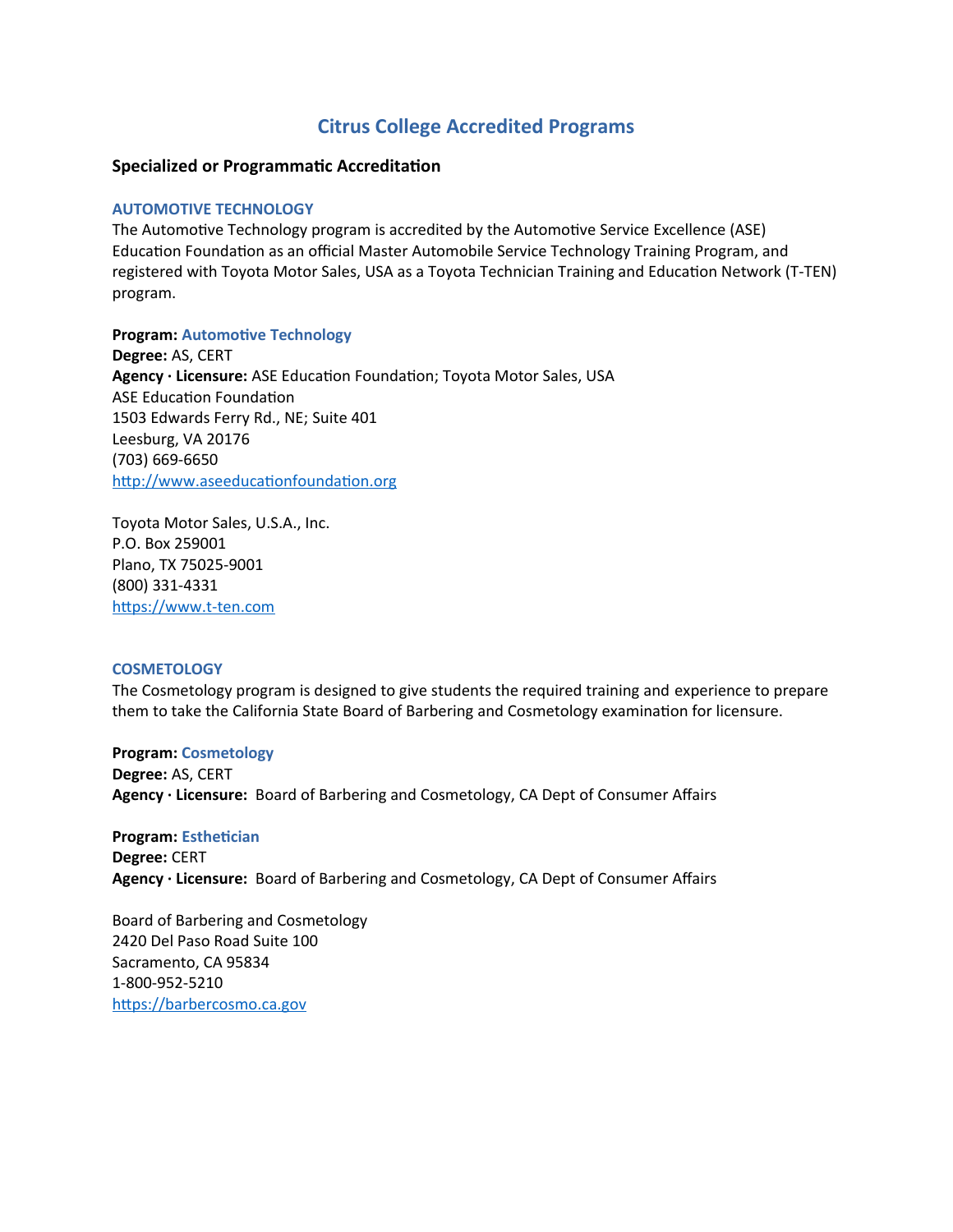#### **HEALTH SCIENCES**

#### **Program: Certified Nursing Assistant**

The Certified Nursing Assistant program is approved by the California State Department of Health **Degree:** AS, CERT **Agency · Licensure:** California Department of Public Health (CDPH)

State Department of Health PO Box 997377, MS 0500 Sacramento, CA 95899-7377 (916) 558-1784 <https://www.cdph.ca.gov/Programs/CHCQ/LCP/Pages/CNA.aspx>

#### **Program: Dental Assisting**

The Dental Assisting program is accredited by the American Dental Association, Commission on Dental Accreditation and by the Dental Board of California, a division of the California Department of Consumer Affairs. **Degree:** AS, CERT **Agency · Licensure:** Dental Board of California CA Dept of Consumer Affairs

Dental Board of California 2005 Evergreen Street, Suite 1550 Sacramento, CA 95815 (916) 263-2300 [https://www.dbc.ca.gov](https://www.dbc.ca.gov/)

American Dental Association Commission on Dental Accreditation 211 Chicago Avenue Chicago, IL 60611-2678 (800) 621-8099 <https://www.ada.org/en/coda> <https://www.ada.org/en/coda/find-a-program/search-dental-programs>

#### **Program: Emergency Medical Technician**

The Emergency Medical Technician program is registered with the National Registry of Emergency Medical Technicians (NREMT) **Degree:** n/a **Agency · Licensure:** National Registry of Emergency Medical Technicians (NREMT)

National Registry of Emergency Medical Technicians (NREMT) 6610 Busch Blvd, Columbus, OH 43229 (614) 888-4484 <https://www.nremt.org/rwd/public>